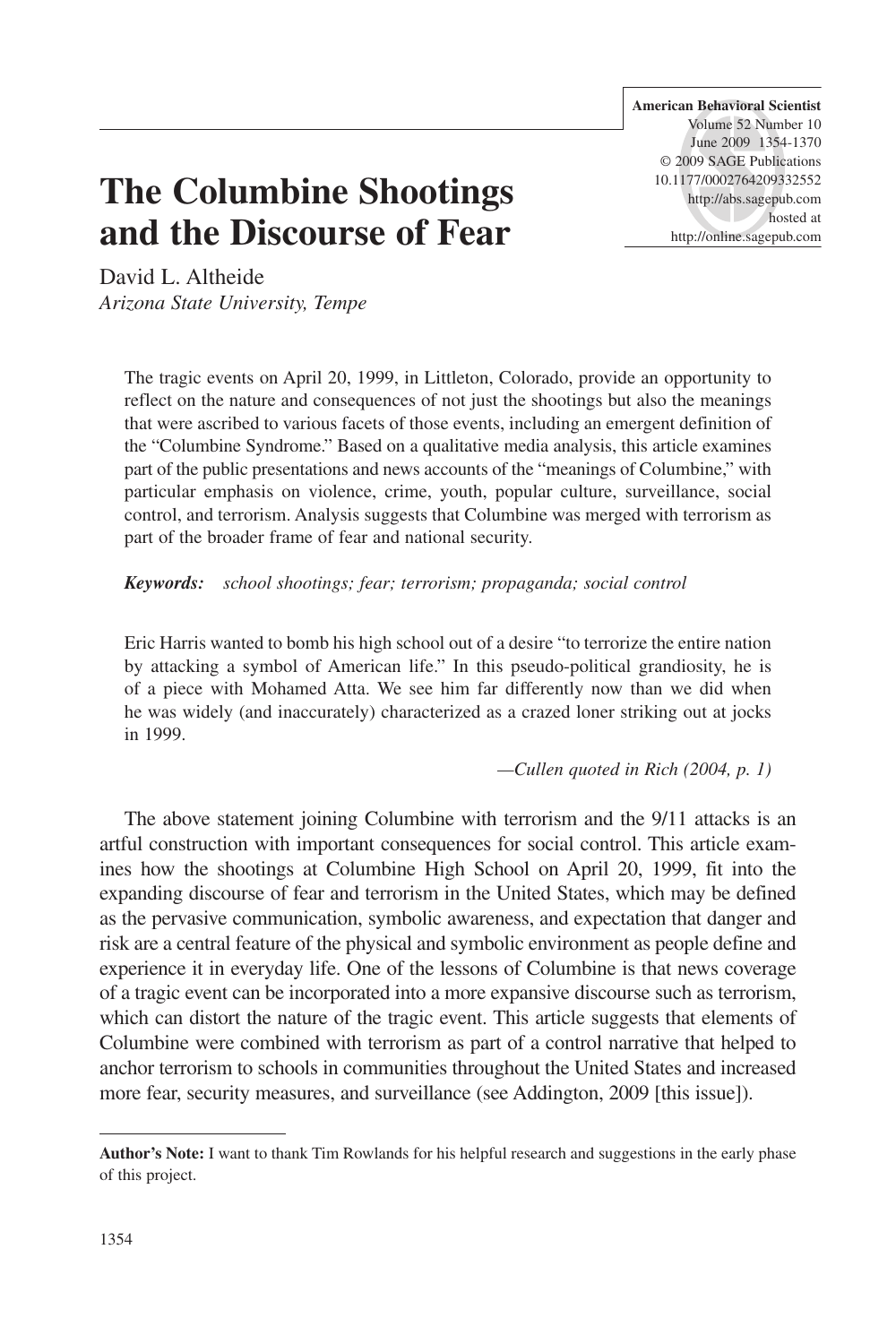School shootings are very rare, but fear is very common. And parents' fear for their children's safety shoots up whenever school violence receives mass media attention. For example, after a deadly attack at an Amish school in 2006, opinion polls showed that parental fear increased, especially for those with a child in school (J. Jones, 2006). Parental fear was highest (55%), according to this same poll, the day after the shootings at Columbine High School. This tragic event took on expansive symbolic and policy importance in the years to follow. Just as the "falling trade towers" in New York City came to symbolize the 9/11 attacks, Columbine enshrined fear for children at school. No other shooting of students by students would receive the same extent of news coverage (Muschert, 2007b). Most important, however, Columbine came to be associated with virtually every act of gun violence that would occur on school grounds throughout the United States and, in many cases, throughout the world. One author (Warner, 2007) referred to the "Columbine Syndrome" after a vicious shooting at Virginia Tech in 2007, in which the assailant utilized mass media and popular culture imagery in his screed, while also sending media materials to several outlets. This article addresses the relevance of the mass media for Columbine and a national preoccupation with fear.

#### **Social Definitions, Fear, and the Mass Media**

My approach to understanding how Columbine fit into a broader perspective and discourse about fear is to see how it pertains to the definition of the situation, or how social actors make sense of their lived experience. I argue that the extensive coverage and framing of the Columbine shootings contributed to the broad discourse of fear as well as a more specific context for worrying about and protecting children, legitimating the war on terror, and expanding social control. The capacity to shape our view of the world and the words that we use to describe it are significant for future actions. Thus, one definition of power is that it is the ability to define a situation (Berger & Luckmann, 1967). Fear becomes a matter of discourse (van Dijk, 1988) and, an institutional construction of knowledge that is reflexive of "territories, material objects, people, rules, formats, and technologies," the discourse stands for its own foundation and interpretive framework (Ericson & Haggerty, 1997, p. 84).

News is the most powerful resource for public definitions in our age. News reports and social control work have become joined through mass communication organizations (Best, 1995; Ericson, Baranek, & Chan, 1987, 1989; Fishman & Cavender, 1998). Print and electronic news media use entertaining news formats that make their work more predictable and manageable while also delivering entertaining information that news consumers have come to expect. The narrative structure of news reports reflects information technology, commercialism, and entertainment values, as well as official news sources that provide the majority of information (Altheide & Snow, 1991). News sources provide content that journalists slip into entertaining story sequences and formats. Key components are formal agents of social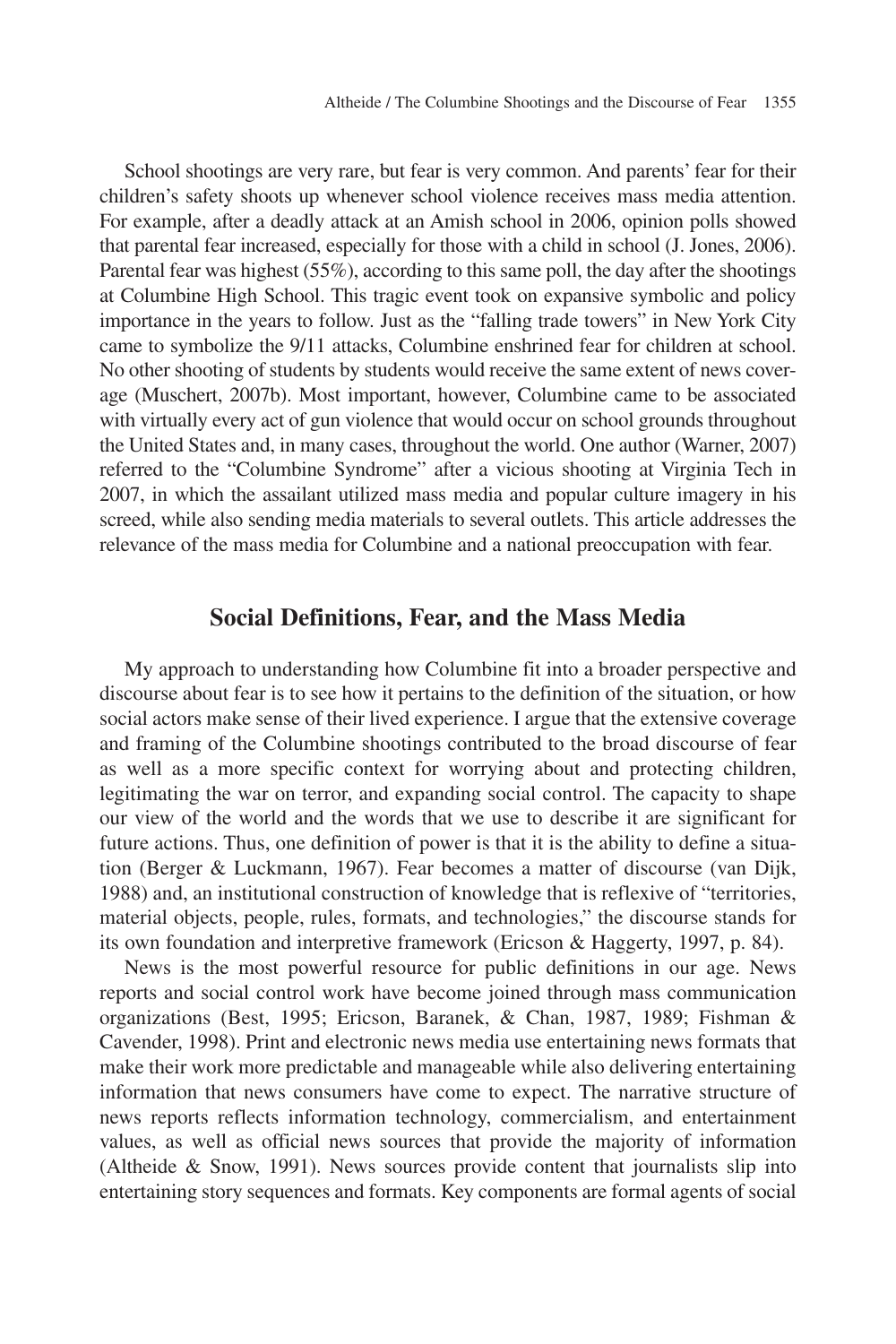control (FASC), such as police departments, that provide the security measures that have emerged during a particular event and soon become institutionalized and taken for granted as part of the social fabric of life (Altheide, 1995; Ericson et al., 1989). The combination of entertaining news formats with these news sources has forged a fear-generating machine that trades on fostering a common public definition of fear, danger, and dread.

## **Fear and Children**

A key element in the contemporary discourse of fear is children. There is a substantial literature about fear and children (Beisel, 1997; Best, 1990, 1994; Gilbert, 1986; Hill & Tisdall, 1997; Jamrozik & Sweeney, 1996; Nelson, 1984; Platt, 1969). Children are a powerful symbol for "protection" as well as "punishment" of not only those who would hurt children, but also the children who are blamed for other social ills (Altheide, 2002b). As powerful symbols, children have been joined with fear in entertainment as both victims and victimizers (Altheide, 2002a). The former may be recognized as "child abuse," whereas the latter appears as "juvenile crime," "gangs," and the threat of students shooting students.

Topics for public interest are creatively manipulated by various claims-makers with self-serving interests. The role of claims-makers, especially government officials, who serve as important news sources and spokespersons for this work, must also be considered (Ericson, Baranek, & Chan, 1991). All played a part in transforming Columbine from another tragic shooting to an act of terrorism with great repercussions. The symbolic value of children has risen dramatically in public life. The news media's emphasis of fear with children is consistent with work by Warr (see Warr, 1992) and others on the significance of "third-person fear" or "altruistic fear"—the concern for those whom you love or are responsible for. The Columbine shootings have been transformed within the iconography of violence and fear (Altheide, 2002b). As noted, Columbine is the most cited school shooting in the United States; is widely referred to throughout the world; and has for some become a synonym for several crises, including gangs, youthful rebellion, institutional failure of schools, as well as crises in families and government (Stein, 2000). Such transformations are symbolic in nature and are shaped by the culture industry that massages and shapes images and meanings as features of mass mediated formats and templates (Grossberg, Wartella, & Whitney, 1998; S. Hall, 1977; Kellner, 1995).

The mass media coverage of the Columbine shootings has been widely studied by Muschert (Muschert, 2007a, 2007b; Muschert & Carr, 2006) and others. My focus is on the way in which the mass media coverage helped to frame and define Columbine as something other than a school shooting and as consistent with a terrorist act. Journalists, working with entertainment formats, tend to accept the rhetoric and definitions of news sources, regardless of how illogical, distorting, and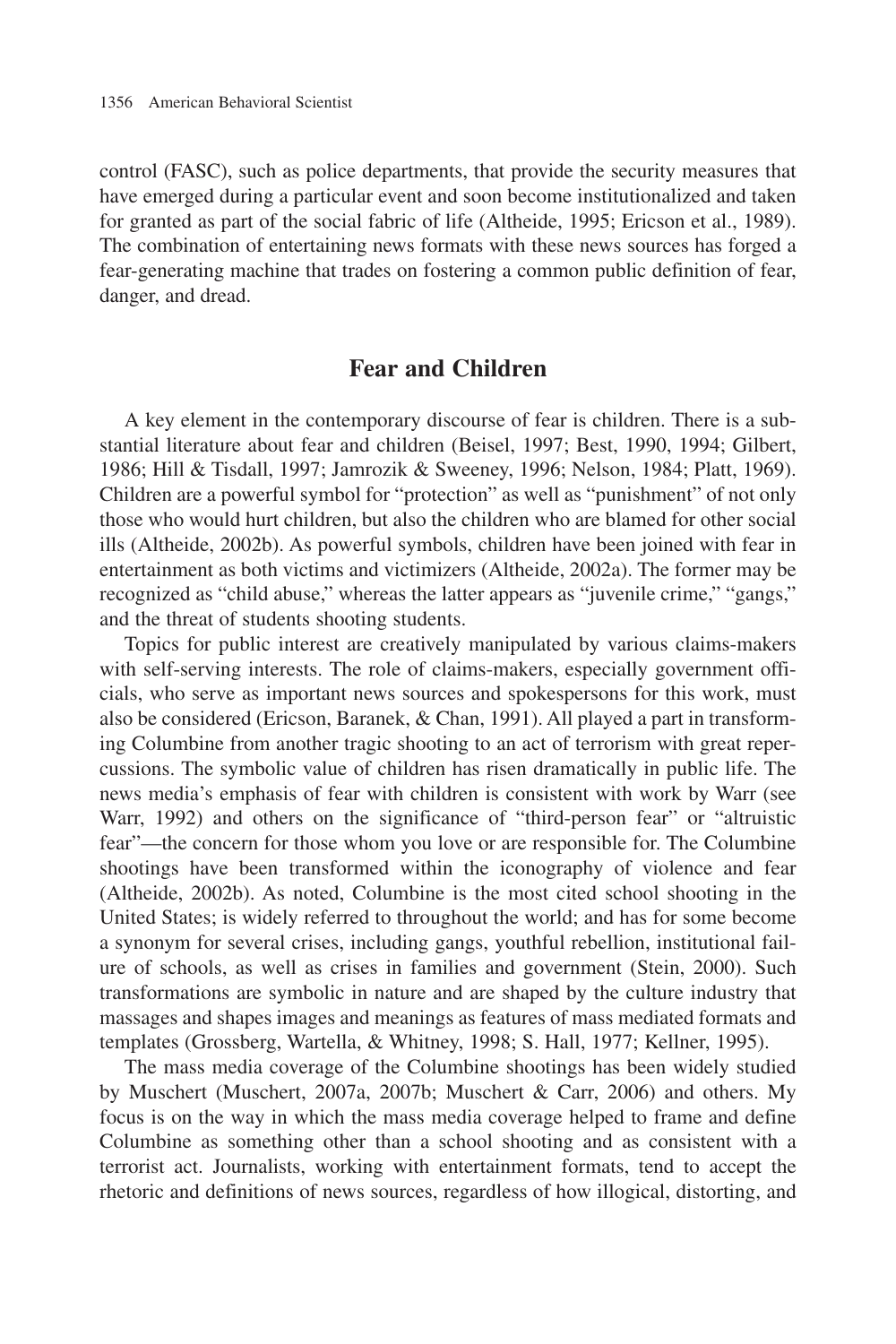deceptive. Qualitative document analysis of news reports focuses on the use of terms in context, identifiable discourses, themes, and frames. I argue that the terrorism frame was a powerful "mega frame" that captured angst, fear, and governmental legitimacy within "frame changing," becoming a national and international dimension (Muschert & Carr, 2006) that transcended initial community and local frames. The aim, then, is to clarify how other school shootings were connected with Columbine, how Columbine was discursively situated with terrorism and expanding social control, and how the discourse and politics of fear were implicated in the framing.

# **Data and Method**

I approached these questions by a qualitative examination of news documents. All news reports can be regarded as accounts, but there is a wide range from descriptions of what occurred, to interpretations and characterizations of events, which entail discourses, frames, narratives, and cultural scripts. The emphasis is not on whether the report is true but, rather, the symbolic meanings, especially of certain words or phrases that may be repeated over time (Altheide, 1996). News reports are useful as a resource to investigate framing and thematic emphases. Comparison and contrast permits identification of different frames and themes.

Data collection and analysis were conducted using an approach described elsewhere as "tracking discourse," or following certain issues, words, themes, and frames over a period of time, across different issues, and across different news media. Tracking discourse is a qualitative document analysis technique that applies an ethnographic approach to content analysis to new information bases that are accessible through computer technology, for example, NEXIS (Altheide, 1996). This is primarily a qualitative document analysis approach that relies on analysis of numerous documents to become familiar with formats and emphases, while suggesting topics and themes. Constant comparison and theoretical sampling (Glaser & Strauss, 1967) are employed to identify key thematic shifts, and then to focus on trends over time. Initial manifest coding of fear and related topics then incorporate emergent coding and theoretical sampling to monitor changes in coverage and emphasis over time and across topics. Involving 12 steps, tracking discourse entails initial familiarity with a sample of relevant documents before drafting a protocol, which is then checked for reliability and validity with additional documents.

A preliminary examination was made of several hundred newspapers, magazines, and television transcripts that referred to Columbine in conjunction with other shootings, for example, Virginia Tech, Northern Illinois University, and so on in the United States as well as abroad, for example, in Europe or Australia. I examined documents across several media and settled on print media accounts to illustrate the thematic changes that had occurred. All of these data informed an in-depth examination of a theoretical sample of 15 documents that emerged from materials in four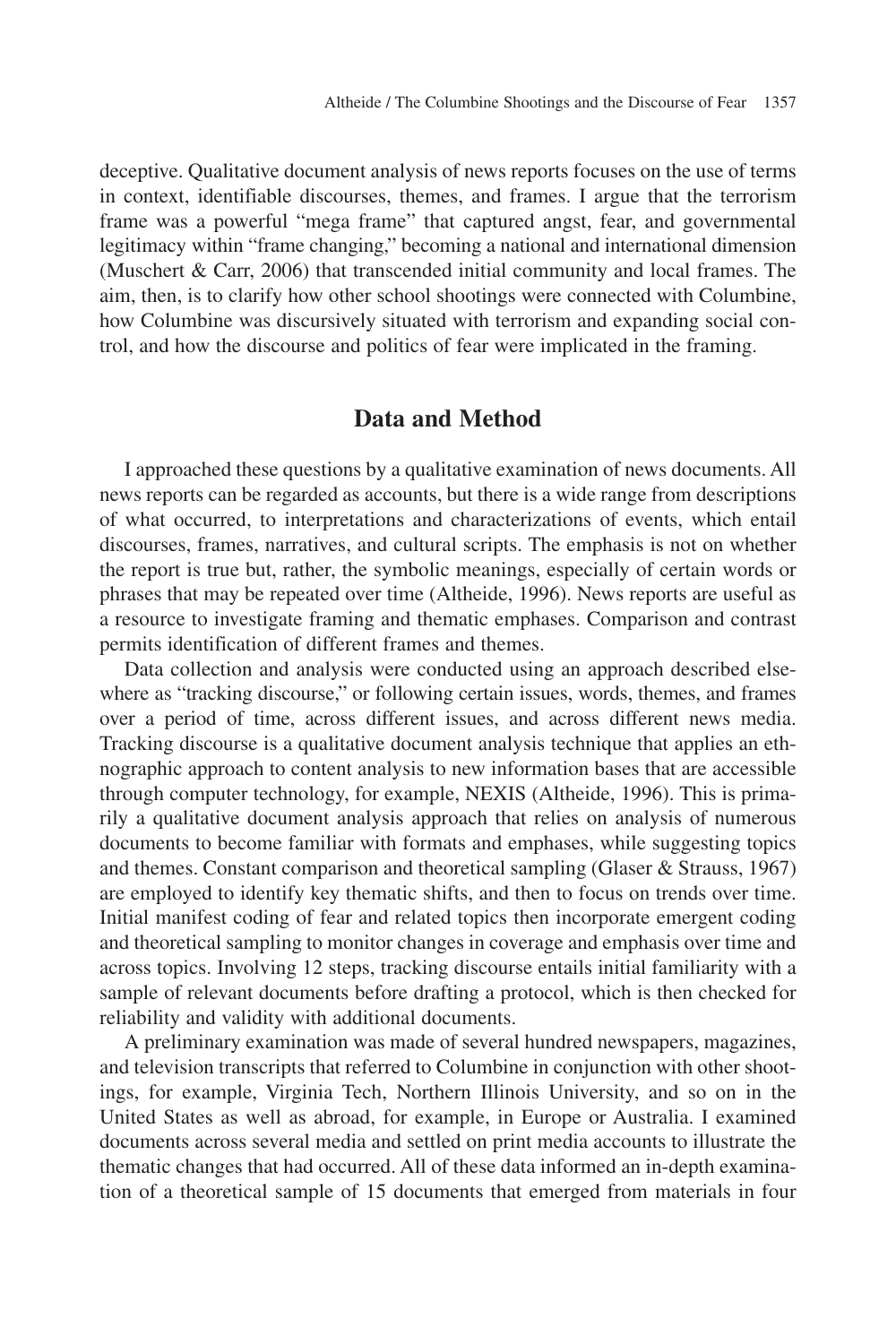countries: *USA Today*, *Washington Post*, *Globe and Mail* (Canada), *The Observer* (England), *Christian Science Monitor*, *The New York Times*, *New Zealand Herald*, *The Gazette* (Montreal), and *Birmingham Evening Mail*. A protocol was constructed to obtain data from 15 news reports about date, location, author, format, topic, sources, theme, emphasis, and grammatical use of fear (as noun, verb, adverb); items about connections to other school shootings and surveillance; as well as accounts and neutralization techniques. Findings from these data informed additional comparative searches. For example, *The New York Times*, the most prestigious U.S. newspaper, was searched for key terms (e.g., *Columbine* and *terrorism*) to document changing thematic emphasis over time. Where appropriate, materials were also enumerated and charted. The materials were placed in an information base and analyzed qualitatively using Word 2003 and QSR NUD\*IST 6, a qualitative data analysis program.

### **Defining Columbine in the News**

A review of TV and newspaper reports using various search terms indicates that the meaning of "Columbine" was emergent, partly joined to previous shootings, future school violence, as well as international terrorism. The mass media were key for each phase or moment in the ongoing career of "Columbine." As Columbine entered news parlance and was soon institutionalized—and shortened—from the "Columbine school shooting" to "Columbine," it came to refer to not only school shootings, but also youth problems, discipline concerns at schools, and even lax school and governmental oversight and policies concerned with protecting children. The meaning of Columbine was expanded to warrant melding school disciplinary problems and students' pranks and hoaxes with criminal justice agencies as well as the Department of Homeland Security. Offending students would no longer be charged with disorderly conduct, trespassing, or even involuntary manslaughter, but were increasingly charged with terrorism. Most important, Columbine became entrenched within the discourse of fear, especially as it was linked to terrorism and stepped-up efforts at social control of schools, including expanding surveillance.

The qualitative analysis of news coverage of Columbine included an enumerative overview of comparative emphases in major media. A summary of items from *The New York Times* will be presented, followed by a discussion of the subsequent theoretical sample. Some materials from *The New York Times* are illustrative of the changing thematic emphasis over time of school shootings and especially Columbine. Tracking discourse revealed that school shootings were rarely linked with terrorism prior to April 1999, when the Columbine shootings occurred. Rather, urban gang concerns were more likely to be associated with terrorism to that time, that is, as terrorizing neighborhoods. Examining the use of Columbine with terrorism after the shootings, but before the terrorist attacks of September 11, 2001, shows that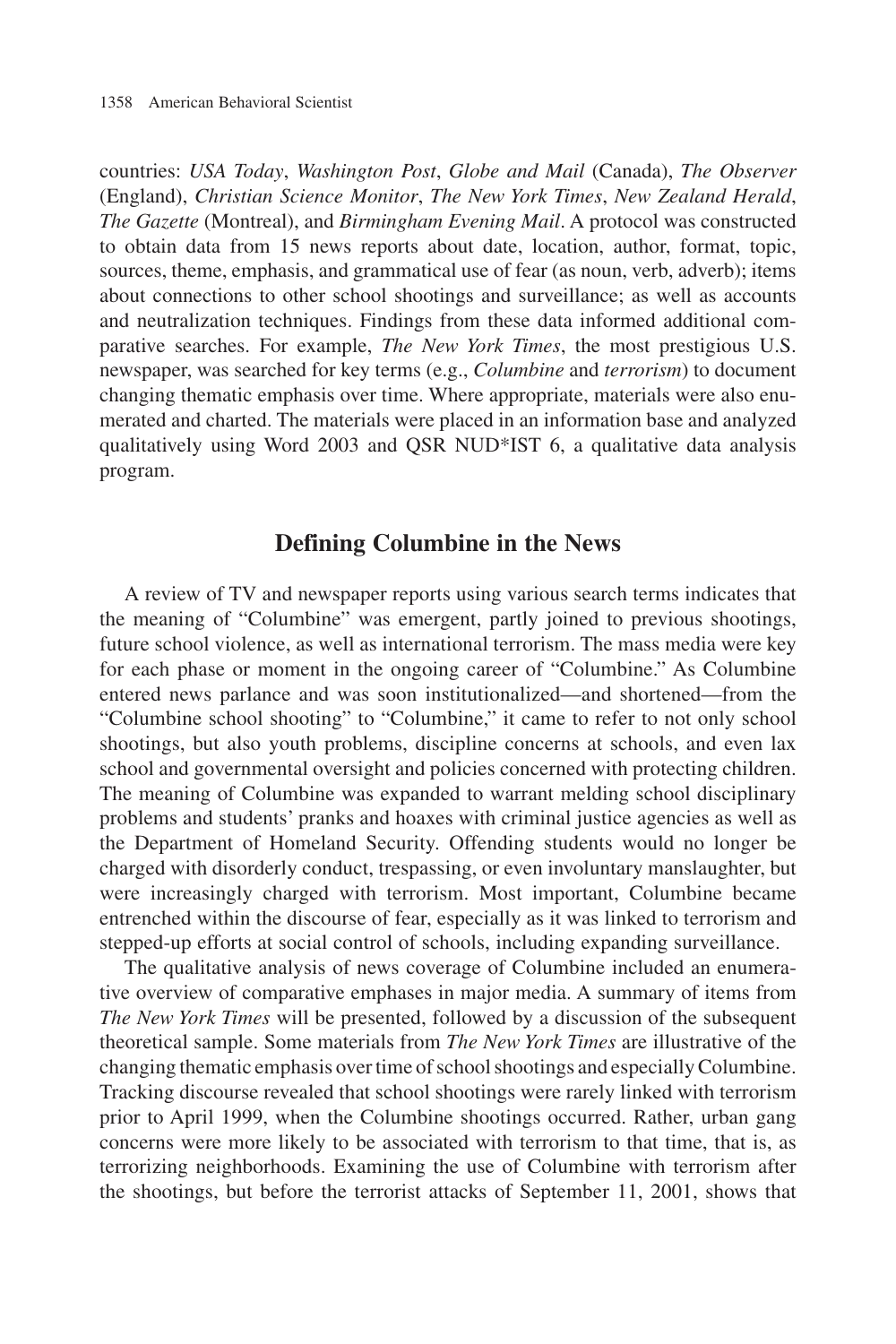Columbine and other school shootings were linked with terrorism in 14 articles. Students were not closely linked to terrorists, notwithstanding a school administrator's statement in August 1999: "That's the worst kind of terrorism you can have: an intelligent teen-ager" (C. Jones, 1999). The power of the discursive frame of terrorism became most apparent after September 11, 2001. School shootings were linked with terrorism in 25 articles, whereas Columbine increased by nearly as much  $(N = 21)$ .

One of the first links of Columbine and school shootings to terrorism occurred in a reflective piece just five days after the 9/11 attacks. The author noted the irony of how a handful of men with primitive tools (i.e., box cutters) had seemingly outdueled nuclear weapons, but went on to note how difficult it was to make sense out of this, suggesting that our initial urge to compare it to "another school shooting" was not adequate and that the TV clichés and entertainment formats that accompanied such reports seemed a bit trivial:

Television, with its crisp logos, only diminished the event—"America Under Attack," "Attack on America," as though this was another school shooting or forest fire, something that could be packaged with room to melodramatize. (Johnson, 2001, p. 3)

The meaning and significance of Columbine changed as popular culture and politicians constructed it for their own purposes. Columbine was at times linked with other school shootings, but it frequently appeared without mention of other spectacular shootings, whereas the converse was rare. Popular culture pursued profits disguised as punditry in reflecting on Columbine and other school shootings. Examining movie reviews, plays (e.g., *Columbinus*) (Rich, 2004), book titles, and so on affirms the market discourse for tragedy and reflections of dominant cultural narratives about lost youth, inept organizations (e.g., schools and police), and even pop culture opportunism. Here is one example of a spectacular title that links Columbine to youth and popular culture, including computer technology. The focus is on a Finnish "shooter," Auvinen, but reference is also made to Cho, the Virginia Tech murderer, both of whom sent materials to the mass media and the Internet:

Misfits on a mission to delete us all: The Young Finn who last month slaughtered eight people, having first boast of his plans on YouTube, is the latest of a new breed of killer. Armed with a gun, a camera and a computer, they use dehumanizing technology to turn bedroom cyber fantasies into blood reality. (Conrad, 2007, p. 8)

The diabolical character attributed to those engaged in school shootings is consistent with a dystopic narrative: Technological progress and computer wonders are mere tools for misfits, who play with media in terrorism, as a way of creating a mediated legacy, a ghost that will outlive them (Giroux, 2003).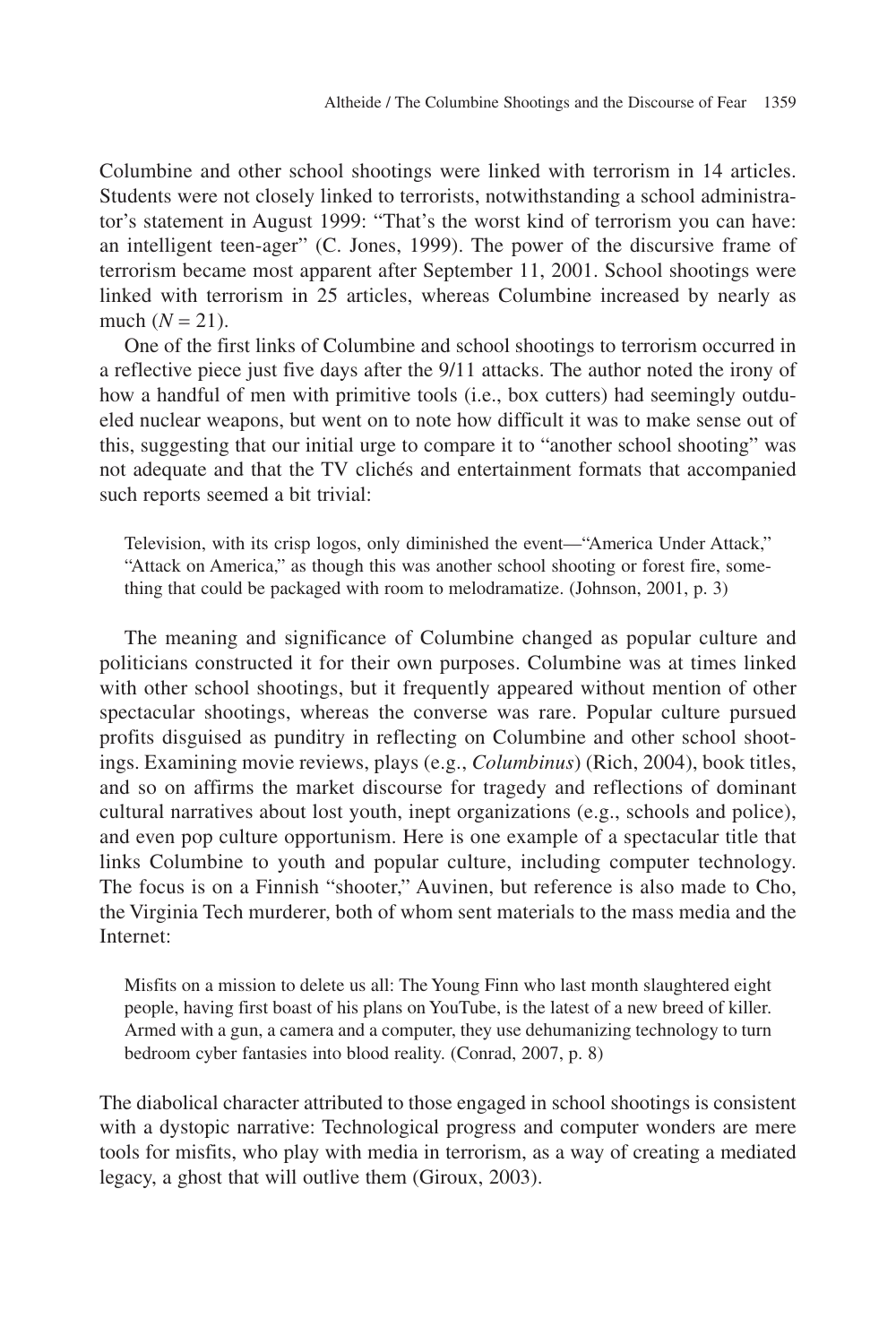Other titles in this theoretical sample of articles about the use of Columbine shootings focused on violence (e.g., "In Tense Time, Prank Can Look Like a Bomb Scare"), social control responses (e.g., lockdowns, metal detectors, etc.), parents' fear, and terrorism. These charges were less likely immediately after the shootings in 1999 than they were after the 9/11 attacks—28 months later—when terrorism pervaded media messages and were shaped to fit an expanding discourse of control, which cast many criminal events as terrorism.

## **Columbine as Terrorism**

Officials played a prominent role in making statements about Columbine, especially following 9/11, when various policy makers sought to find similarities in the two events, including charging actual or would-be school shooters with terrorism. Fear is the common link or symbolic glue. Terrorism was associated with school shootings in several ways: first, as a connection with guns and violence. One author stated, "Al Qaeda, Hizbullah, and IRA terrorists have exploited this loophole in US gun laws to purchase military-style weapons from 'private sellers' at gun shows" (Rosenthal, 2008, n.p.). The inference is that there is a common factor amongst school shootings and terrorism. Second, they are also linked by promoting fear, including taking hostages. For example,

Macomb County prosecutor Eric Smith acknowledges that some people would view terrorism charges as extreme, but he says people would think differently if they saw "the sheer fear of the parents" and others in his community. And, 'TERRIFIED children were today said to be in fear of returning to their classrooms after a gunman opened fire outside their Birmingham junior school.' (Topo, 2006, p. 7D)

Terrorism was used as a symbolic wedge to gain more support for policies and strategies to combat school violence, but paradoxically, some proponents of stronger measures also derided the seriousness of terrorism. Again, we see the common thread of fear. A New Jersey freeholder (education governing board) commented on the need to focus more on school safety: "Since Sept. 11, more people have been killed in school buildings than in terrorist attacks in this country. We need to improve the security level" (Kelley, 2008, p. 1). Indeed, police departments throughout the United States are chagrined that more emphasis is being placed on terrorism and homeland security than crime. Providence, Rhode Island, police chief Col. Dean Esserman commented,

The support we had from the federal government for crime fighting seems like it is being diverted to homeland defense. . . . It may be time to reassess, not how to dampen one for the other, but how not to lose support for one as we address the other. (Johnston, 2008)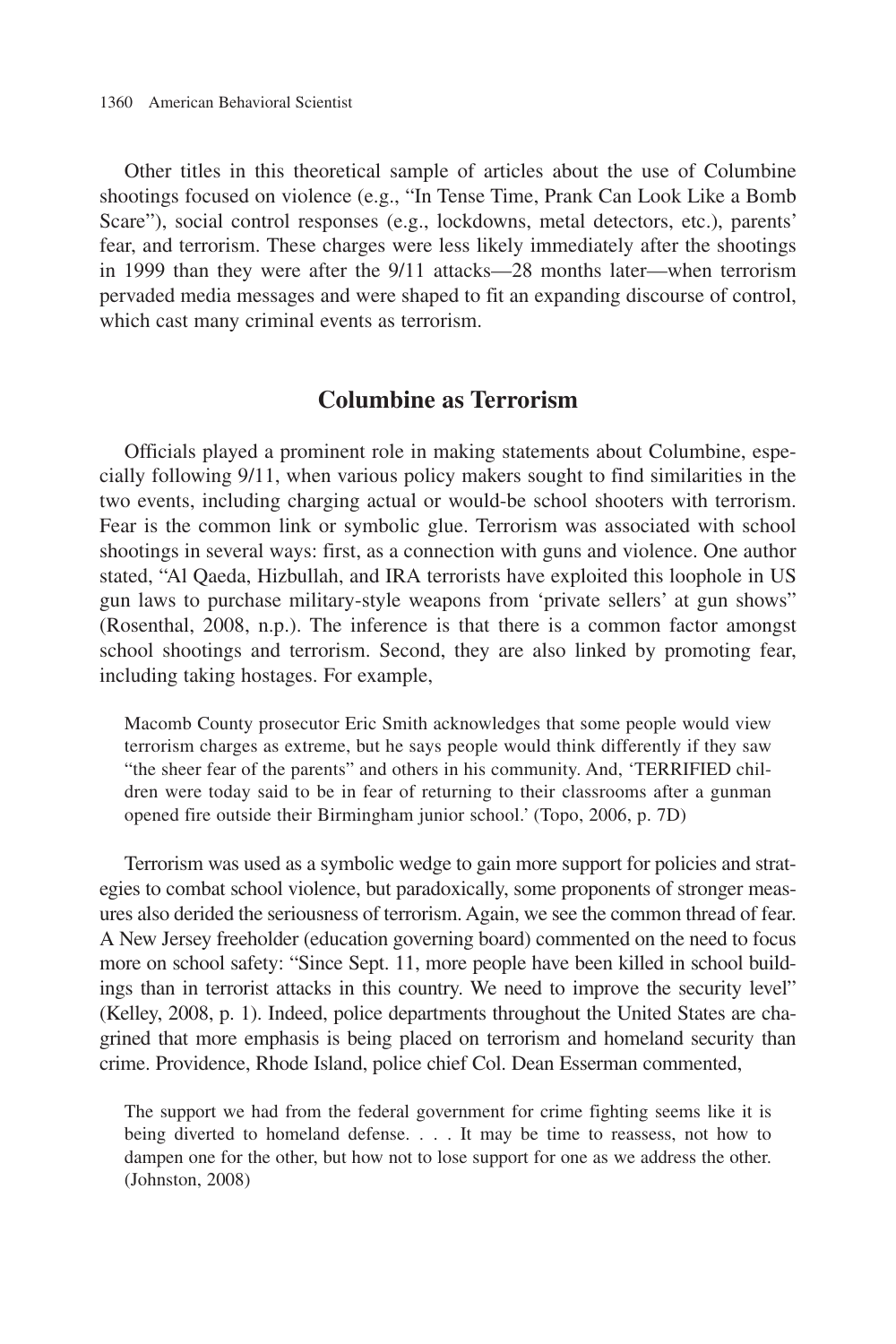The president of the International Association of Chiefs of Police added,

Unfortunately, funding federal homeland security efforts at the expense of state, tribal and local law enforcement agencies weakens rather than enhances our nation's security. (Johnston, 2008)

Several articles connected school shootings or the threat of a shooting with terrorism. The context of fear played an important role in shaping perceptions and discourse. In a few instances, the common link was the availability of guns that could be exploited by terrorists and disturbed children alike. One article about a shooting in Montreal (2006) made an explicit case for shootings as terrorist events:

Plante said that for about 45 minutes after Gill began his rampage, there was fear that the shooting was part of a coordinated terrorist attack on the city. (Wilton & Cherry, 2007, p. 1)

We shall see below how this usage of "rampage" with "terrorist attack" is strange in view of Muschert's (2007b) systematic typology of school shootings.

Defining school shootings as terrorist acts implies that there is a political context. Most school shootings are not treated as political acts, although, as noted, they may still be regarded as terrorism. This separation, particularly in the United States, suggests the terrorism discourse trumps political elements. A unique event in our sample was a school shooting in Israel. Here the political and terrorist frames can be seen as complimentary:

While the motivation for the attack wasn't immediately clear, the school may have been targeted because of its historic status as a cornerstone for the religious settlement movement that opposes giving up land in the West Bank as part of a peace deal with the Palestinians. . . . Frustrated and emotional Israelis gathered outside the school, chanting "Death to Arabs" and "Olmert's to blame." ("School Attack Kills 8," 2008)

Terrorism, gangs, and school shootings, particularly Columbine, became linked through the discourse of fear, as writers reflected on the chilling effects of uncertainty when our taken-for-granted world becomes challenged. One columnist opined how a range of attackers challenge the trust in an assumed order that we all share. He argued that the attacks disrupt our everyday world and that we all suffer from this. The grouping of incidents illustrates the commonality of diverse sources of fear:

Marc Lépine brought this terror to Montreal 17 years ago; others brought it to Columbine and Taber, Alta., and Oklahoma City, and on and on. Gang members violated the civic trust in downtown Toronto, last Boxing Day. Nineteen men vented their rage on New York and Washington almost five years ago to the day. Suicide bombers bring hell to the innocent too often to count. (Ibbitson, 2006, p. A9)

The discourse of terrorism encompasses other attackers and knocks off any disparaging edges in favor of a smoother cultural narrative about blame, responsibility, and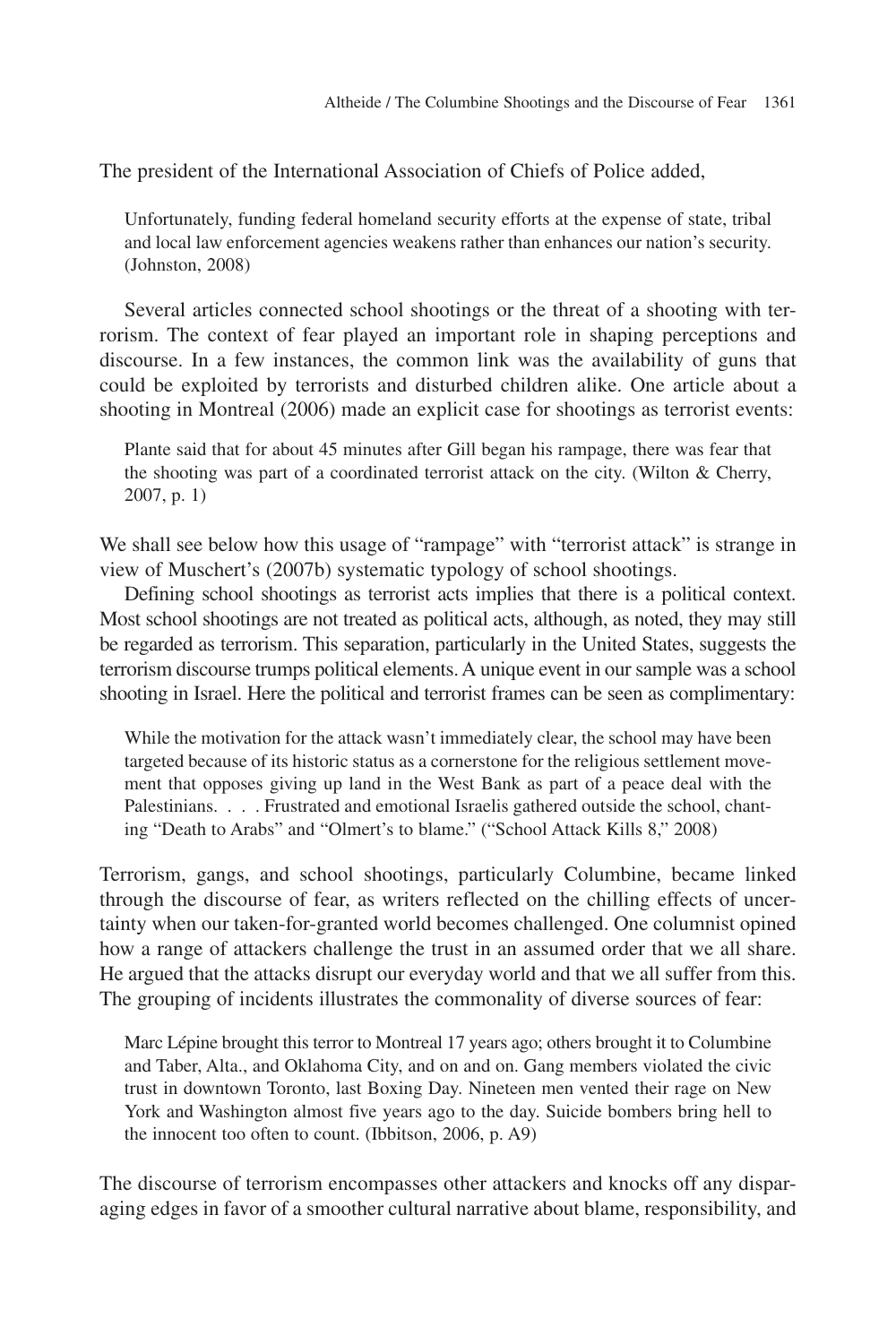moral order. The target is unabashedly youth (Giroux, 2003), but youth removed from a school and peer group context into a more expansive and frightening discourse of fear encompassed by the evil psychopathology attributed to those who engage in acts of terrorism, in a crazy world. One pundit—the same who wrote the opening quote of this article—writing some 3 years after the 9/11 attacks, sought to redefine Columbine as not just a "school shooting," but as something much more. His comment is a classic example of the "superpredator" (Muschert, 2007a) as well as retrospective interpretation, in which past events are redefined in view of present meanings and interpretations (Garfinkel, 1967; Goffman, 1963; Rosenhan, 1973):

Harris and Klebold would have been dismayed that Columbine was dubbed the "worst *school* shooting in American history." They set their sights on eclipsing the world's greatest mass murderers, but the media never saw past the choice of venue. The school setting drove analysis in precisely the wrong direction. (Cullen, 2004)

The redefinition of Columbine and associated school shootings would continue through several years of press reports about incidents in which students threatened, planned, and engaged in school related threats.

Students who threaten school violence and other disruptions are increasingly being charged with terrorism. This has happened in New Jersey, Kansas, Michigan, and Arizona (Topo, 2006). Several Arizona students have been arrested and charged with terrorism because they threatened to harm students and hold others hostage, including one student who actually put a knife to the throat of another student. Fifteen-year-old Brent Clark was charged with kidnapping, aggravated assault, and terrorism. Having already served 8 months in jail, he faced a 25-year prison sentence on the terrorism charge. A county attorney explained the problem with this kind of case. After noting that police and prosecutors have become more focused (and trained) in assessing charges for alleged threats, she added,

"You can't just label every teen who makes a dark or Goth drawing a threat," Wells said. Police and prosecutors first try to determine how credible and serious a threat is and whether a youth has the resources, intent and motivation to pull it off. Authorities will look at the family, school and social dynamics as well, Wells said. "It's not by any means an exact science or check list," she said. (Grado, 2008, p. A7)

A Michigan prosecutor agreed, citing not just a threatening note, but the possession of weapons at a student's home:

You would see that this was clearly an act of terrorism. . . . It wasn't a fight between two kids. It was, essentially, one kid holding a school hostage. (Topo, 2006, p. 7D)

A law professor who directs the University of Maryland Center for Health and Homeland Security noted that treating all domestic attacks as terrorism and charging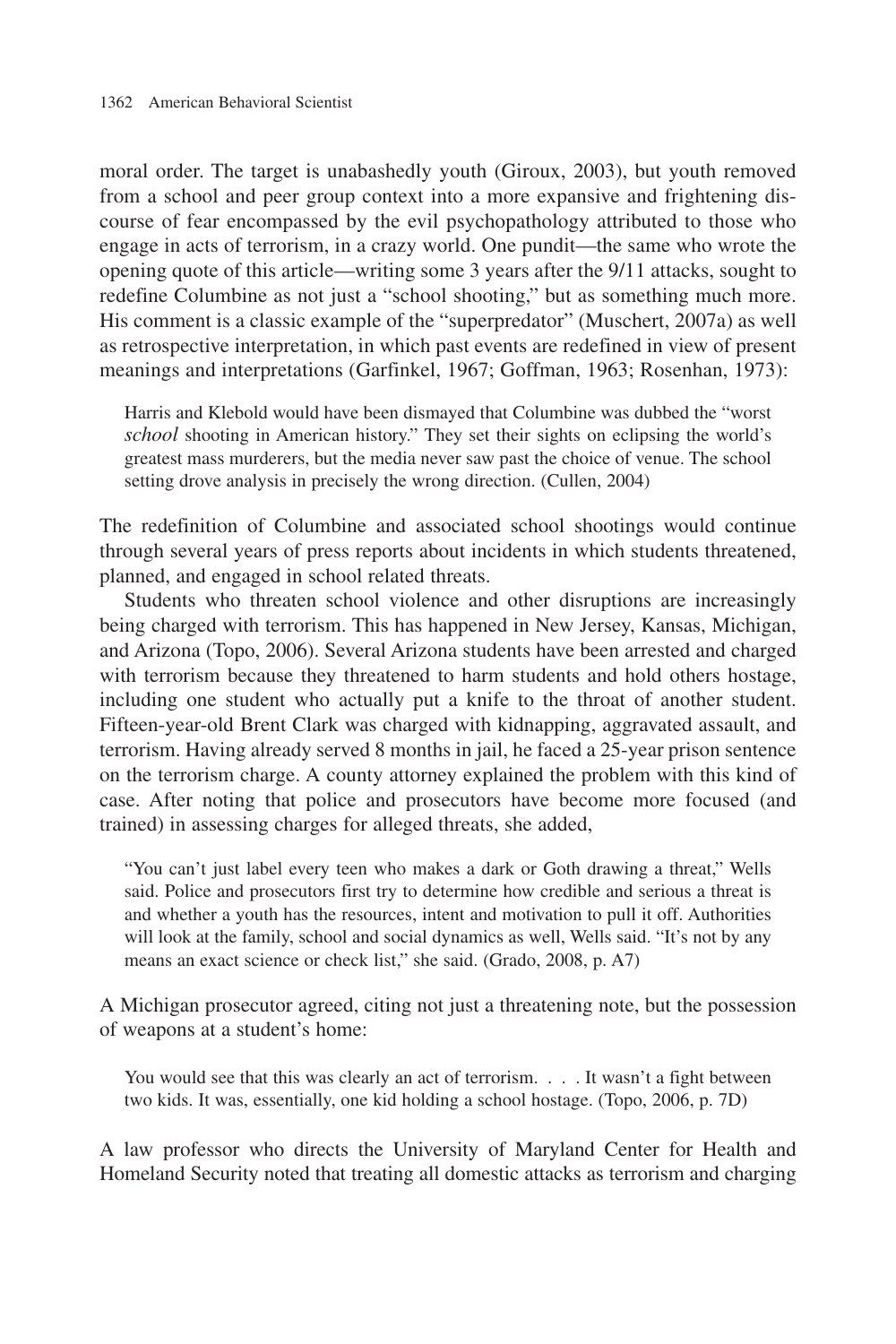troubled teenagers as terrorists "cheapens the war on terror." He speculated on another organizational reason that such charges might be filed:

"I don't know what they achieve except [that] it looks like a prosecutor is doing a wonderful job," Greenberger says. "In the end of the year, when they tote up what they've done for terrorism, they include these kinds of cases in it." (Topo, 2006, p. 7D)

Defining school shootings as terrorism is an incredible act of power by officials who are adding their discursive slant to a complex problem. Muschert's (2007a, p. 62) typology of types of school shootings is informed by an exceptional analysis of the characteristics of school shootings since 1968. His typology suggests that Columbine was a "rampage shooting"—defined as one in which a member or former member such as a student, employee, or former employee engages in the shooting. Four other types include mass murders, targeted shootings, government shootings, and terrorist attacks—with the latter category defined as individuals or groups engaging in violent acts to advance political or ideological goals. There is little in the Columbine shootings that would justify defining it as "terrorist," according to these criteria, but such definitions are less data-driven than politically charged. As suggested throughout this article, there are good organizational reasons to pursue the terrorism label. It is more entertaining for the mass media, as well as being potentially more politically expedient for politicians.

Funding is a contributing reason for defining Columbine as a terrorist act, but that did not emerge until after 9/11. Columbine was grotesque enough to attract police and security funding, including the federal government's expansion of its Community Oriented Police Services (COPS) program. However, the emphasis on fighting terrorism resulted in reducing the funding for this program from \$180 million in 2002 to \$8.5 million in 2005 (Cauchon, 2005). Much of this funding was for security at schools. An assistant superintendent in Liberty, Missouri, noted that they had applied for a \$3.4 million federal grant for metal detectors, surveillance systems, and counseling programs (C. Jones, 1999).

Security remained a concern after 9/11, but there was a shift toward preparing for terrorism. These policy actions helped shift the discourse and definition of Columbine and school shootings. The Department of Homeland Security provided cities, police departments, and schools with tens of millions of dollars to pursue terrorism security issues, although some officials questioned whether there was adequate funding for other school monitoring (Kelley, 2008).

Security and safety are part of the subtext of fear that is displayed in news reports and political action. Politicians have helped construct the aftermath of Columbine and terrorism as a mandate to not only protect children, but to attack others (opponents) for not doing enough to tighten security. New Jersey's acting governor stressed how important the safety of students in some 2,400 schools was to him and suggested in his State of the State address that others were not doing enough: "I will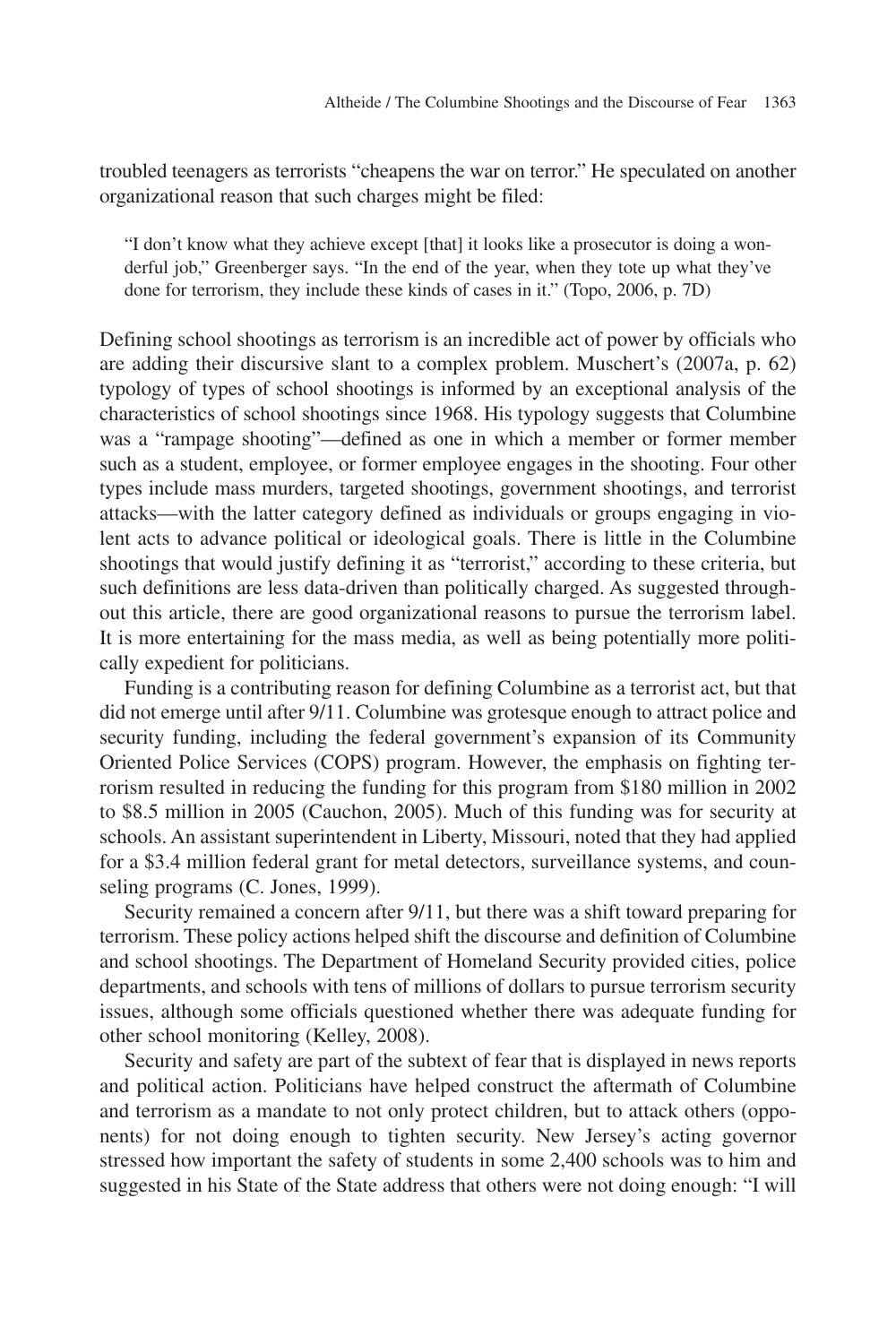leave no stone unturned in my effort to keep our children safe from the horrors of terrorism" (James, 2005). A Republican opponent called it a "political ploy" and a "disgraceful use of fear tactics," adding,

"To single out schools, is in essence to make them a target," Mr. Lonegan said. "What about shopping centers? What about sporting events? What about synagogues on Saturday, churches on Sunday? There is no reason to believe that schools are subject to terrorist attacks more than these other places. And our local police can do the job." (James, 2005)

Columbine as terrorism has been institutionalized in schools throughout the country as many require evacuation and lockdown drills (Addington, 2009). The significance of lockdowns changed after the 9/11 attacks, when government warnings were issued routinely about likely terrorist threats. Tom Ridge, head of Homeland Security, issued one early in February 2003 and suggested that homes could be protected from a bio terror attack with duct tape and plastic sheeting. Connecticut residents took the warning seriously. Paul West of Winchester, Connecticut, completely wrapped his 1800s farm house in plastic sheeting, and many residents of New Canaan stocked up on food and water. The school system's adjustment to reports about Columbine, and then 9/11, organizationally joined these events through bureaucratic requirements, particularly communication equipment and protocols, including drills:

"We're in much better shape than we were a year or so ago," Thomas Murphy, a spokesman, said. "*Columbine opened our eyes* [italics added], and crisis-management plans then focused on if there was an intruder. Since 9/11, we had to take another look." (Gordon, 2003, p. 14CN)

The lockdown drills changed and became more sophisticated over time. One format was that when the drill commences, an "intruder"—often a school official—plays the role of a terrorist or shooter, who stalks the hall, checking classroom doors, listening for any noise that may indicate the presence of students. Of course, the drills did not always work out as planned, because some police officers would text their children at school and warn them about the coming raid (Kelley, 2008).

The use of cameras and surveillance in schools increased after Columbine and was further reinforced following 9/11. The sense of discipline and precaution pervades many of the news accounts, especially when Columbine "copycats" occurred on its various anniversaries. But this surveillance also led to more control of students (Marx & Muschert, 2007), serving as a warning that they were being watched (C. Jones, 1999).

The emphasis on the language of terrorism rather than, say, "mixed-up kids," is part of the discourse of fear. The language of school shootings and terrorism were joined in news reports about New Jersey teacher training and orientation (James, 2005). The concern with safety in a context of fear orients school administrators and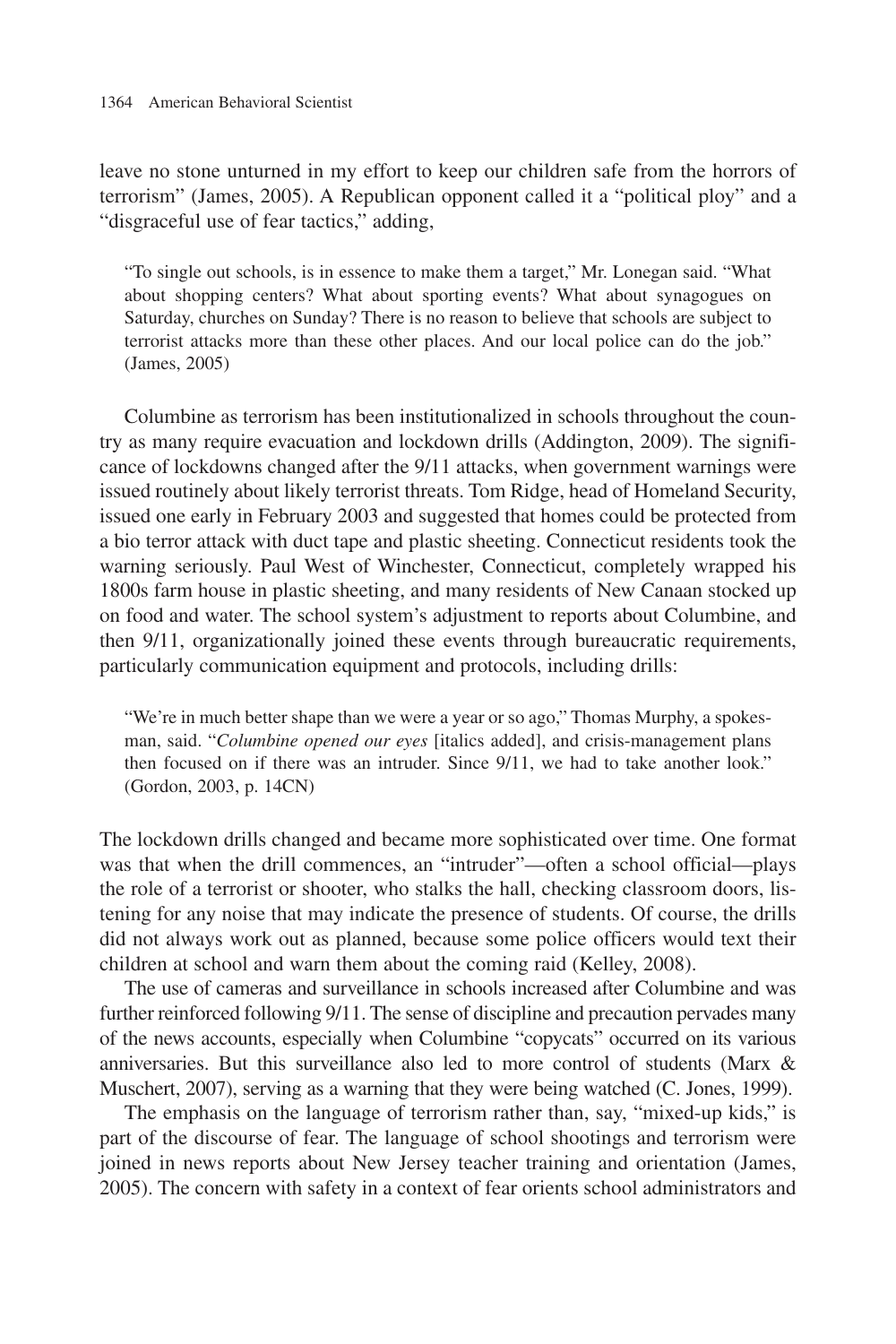teachers to ascribe motives to all would-be student shooters as terrorists, while guiding interaction and discourse that constitutes the teaching environment as a place of discipline and surveillance to prevent violent acts, including those that are "prankish" and harmless pseudo-copycat ploys for attention. Such an environment and fear-prevention discourse fundamentally changes the school environment and the relationship between teachers and students. One reflective teacher noted,

"The number of fatalities has been quite low since Columbine**,**" says Marsha Levick, legal director of the Juvenile Law Center in Philadelphia. "Fear shouldn't cause us to lose our way in handling discipline problems at school." (Cauchon, 2005)

# **Conclusion**

An important lesson of Columbine is that a horrible event can be cast within an expansive discourse such as terrorism. The Columbine shootings in 1999 were neither the first nor the last violent incident on school grounds, but they were the most important in shaping a cultural narrative about school, youth, and popular culture. These shootings and terrorism were reflexively connected through the discourse of fear and expanded social control and policies that helped legitimate the war on terror. Despite their rare occurrence, such events were cast within the discourse of fear as a threat to the safety of all children, who were under the protection of school organizations and administrators. It fell to the latter to help make sense of such events and to "do something," to take steps to find the causes and prevent their recurrence. This was a similar logic that guided discourse and official actions following the 9/11 attacks, which not only contributed to the terrorism dimension of the discourse of fear but also expanded the news space to encompass school violence.

News reports and analyses about Columbine offered fresh frames, transforming it from local to national and even international relevance. The quest to make sense out of this and other shootings, including even more brutal shootings in later years at Virginia Tech and Northern Illinois Universities, led claims-makers moral entrepreneurs, and journalists to retrospectively connect the most recent event with previous ones but particularly the rhetoric and organizational responses that followed from Columbine. It was after Columbine that official national attention, (e.g., the FBI analyzed data) was brought to bear on the search for causative factors in the events that unfolded at Littleton, Colorado, as well as other schools (Cullen, 2004). Those efforts received a lot of media attention, and most important, discourse used in Columbine was recirculated, reinforced, and amplified.

Officials at all levels of government, including school boards, opted for more surveillance, lockdown drills, and efforts to prevent more of the same, including programs to offset the ubiquitous exclusiveness and cruelty (e.g., bullying) of school subcultures. One example was "Jocks Against Bullies," initiated in 2008. Its aim was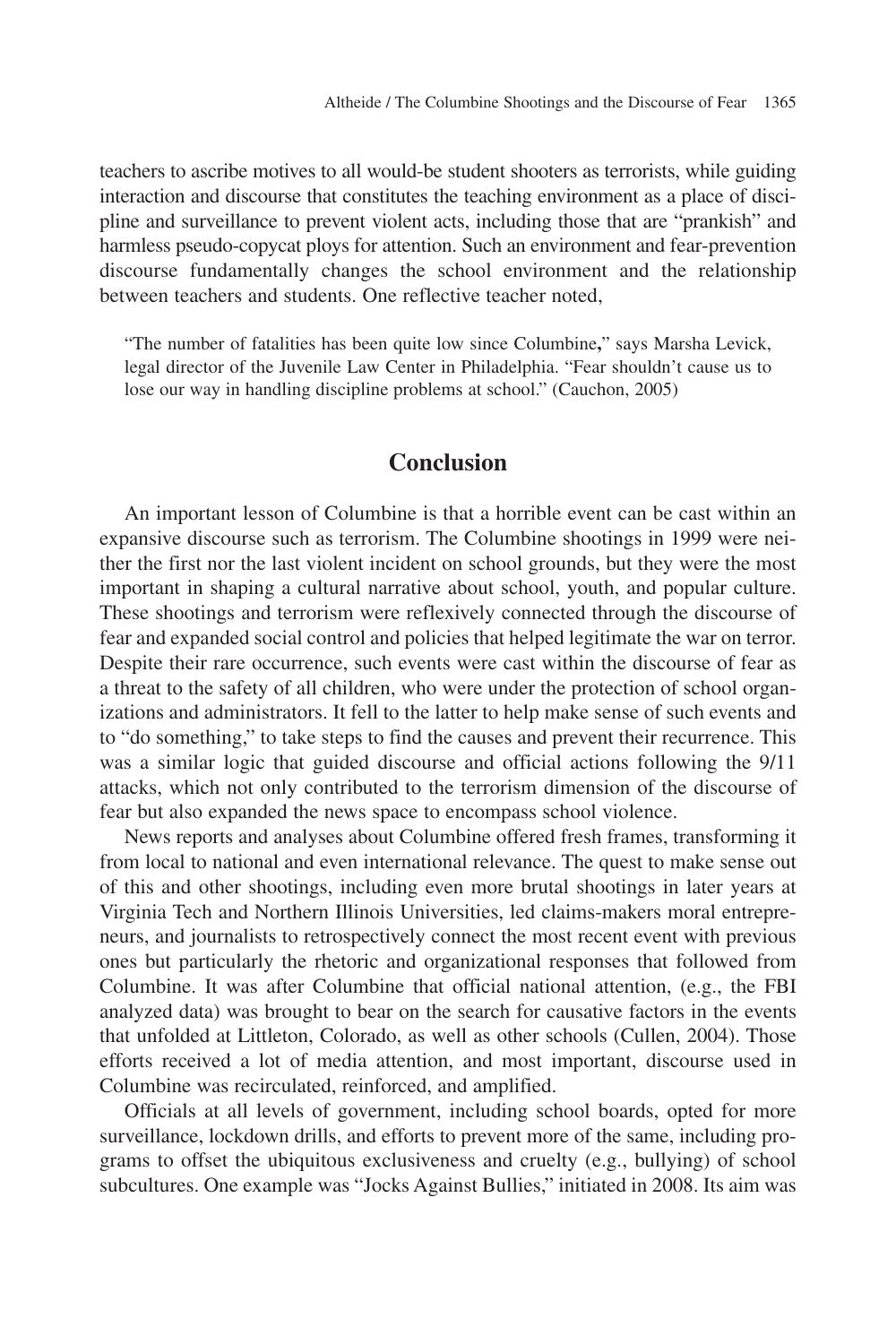to sensitize school leaders to the concerns of "outsider" students (Roberts, 2008). These programs stressed intervention and prevention within the culture of the schools (e.g., peer groups), whereas the terrorism emphasis imposed an external order and logic on schools. The school culture emphasis on estranged, lonely, and misdirected youth reached out to community, familial, and school social structures. Indeed, even when police officers were included on campuses to deal initially with "gangs" and violence, they were incorporated into the school culture, often assuming the role of mentors. Armed police became more common on campuses after Columbine and 9/11, as "suburbs are calling police in to deal with problems that used to be handled by teachers and parents" (CBSNewsTranscripts, 2004).

The 9/11 attacks were defined as part of a terrorism world, a condition and state of affairs rather than a strategy by our enemies (Altheide, 2004). School shootings were only occasionally linked to the terrorism of gangs prior to 9/11. Columbine and other school shootings were referred to as terrorist activities after the 2001 attacks. This connection was manifested in plays and literature, but especially journalistic accounts. The perpetrators of Columbine and 9/11 were even linked in some analyses, as motives were easily ascribed to attacks on susceptible innocents. Governmental action to prevent terrorism—and to arouse national concerns for impending wars cautioned citizens about imminent danger, including targeting of schools. These programs, plus funding opportunities to increase surveillance and profiling, were based on the notion that school violence is also terrorism. Youth suspected of planning, talking about, or engaging in such activities were more likely to be charged with terrorism. There was more talk about safe schools, avoiding fear, and cooperating with school officials and others to heighten surveillance and discipline and to have "zero tolerance" for all forms of terrorism.

The Bush administration's manipulation of language and use of illogic in constructing terrorism as a rationale for war is apparent in the transformation of Columbine from a school shooting to an act of terrorism. Analysis of the rhetoric and reasoning in justifying the Iraq war illustrates the power of logic and framing:

And instead of adhering to linguistic conventions to invoke empirical facts to legitimate claims, the Bush administration used creative syntactical forms to convolute the phenomena and the discourse enacting it. All these practices—ranging from ignoring contradictory data and dismissing alternative perspectives to oversimplifying issues and applying circular reasoning—tamper with the fragility of political conventions aimed at a stable order. (Chang & Mehan, 2008, p. 479)

Aspects of media coverage of "the Iraq war and terrorism" and "Columbine and school shootings" emphasized evil and pathological character traits, as well as the necessity to take strong action. With Iraq and terrorism, this meant attacking without provocation, whereas students implicated in the planning, discussion of, or conduct of school shootings would be charged with terrorism.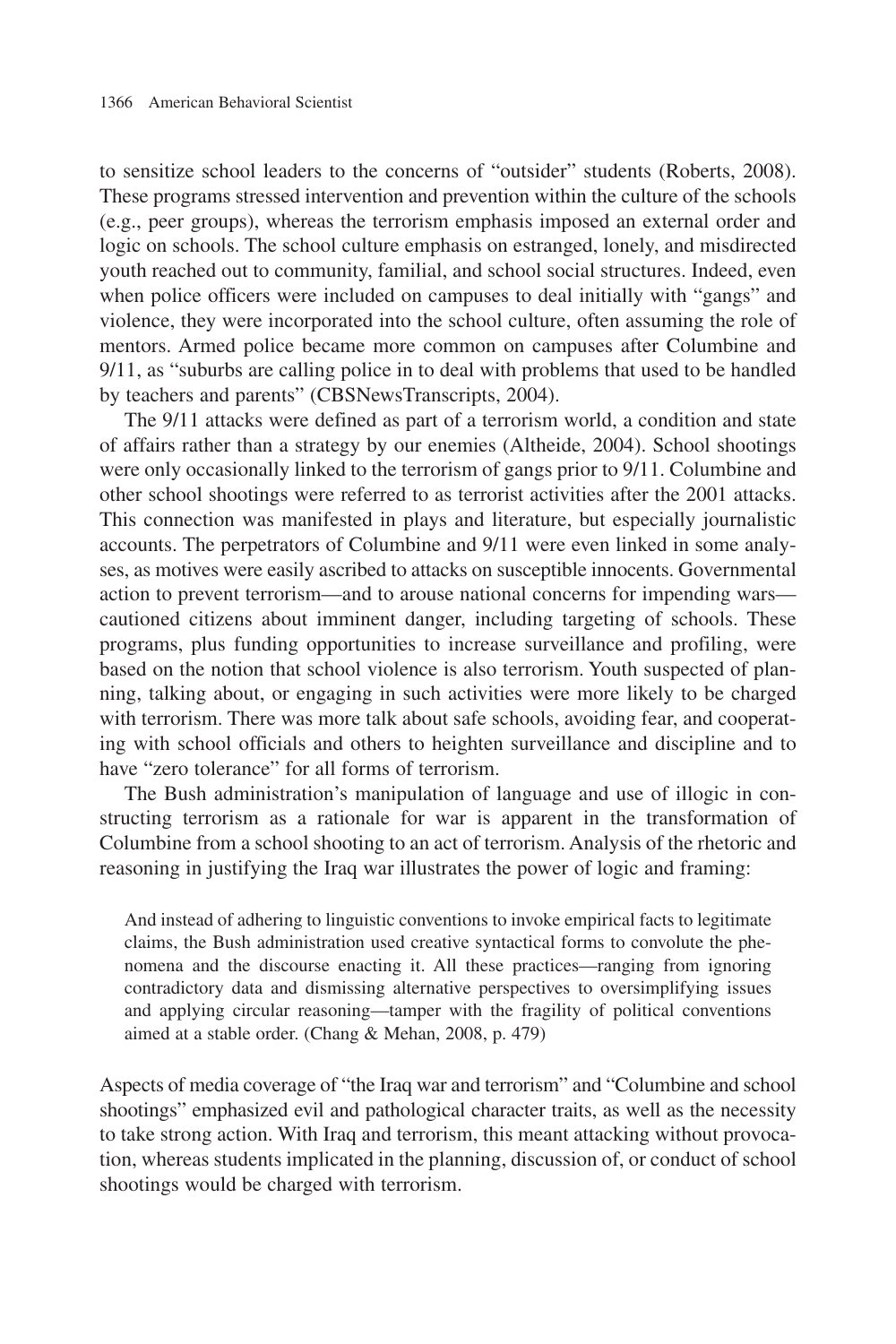There is scant evidence that the redefinition of school shootings as terrorism has made any impact on reducing shootings, other than expanding the purview of social control agencies that are involved in the effervescent war on terror and, prior to that, the war on drugs. The focus on terrorism does promote taking direct action "before it is too late," even when the "it" is not clear. Actions taken to curtail drug use and weapons on campus have restricted students' rights while legitimating untoward use of force. For example, the principal of Stratford High School in Goose Creek, South Carolina, suspected that drugs were being sold on campus. He had previously installed 76 security cameras so he could watch the students' every move, including what he thought were drug transactions. He ordered an armed police raid that did not turn up any drugs but did frighten students and their parents. In the morning of November 5, 2003, 17 armed officers with dogs descended on the students when they arrived in the morning, ordering them to get down, and putting several in handcuffs. That it was early in the morning (6:35 a.m.) when only 107 students of more than 2,000 had arrived at school—two thirds of them Black—suggested that it was racially informed. One student said he felt like he was in a crack house that had been busted, while another observed,

I assumed that they were trying to protect us, that it was like Columbine, that somebody got in the school that was crazy or dangerous. . . . But then a police officer pointed a gun at me. It was really scary. (Lewin, 2003)

Another added, "I thought it was, like, a terrorist attack or something like—or somebody had a gun in the school." Reverend Jessie Jackson opined, "They thought it was a *terrorist* attack. It was" (CBSNewsTranscripts, 2004). A federal court ruled 3 years later that the students involved in the raid were entitled to a \$1.2 million settlement (see http:// www.feedsfarm.com/article/71851f30afa8baff3a74622ca8d5239caf9e7d1b.html).

Notwithstanding the horror stories like Stratford High School, we do not know the consequences on schools of such protective efforts, although it is likely that the recalcitrant school cultures will find ways to resist many intrusions and bureaucratic directives (Altheide, 1998; P. M. Hall, 1997; Spencer, 1996). Nevertheless, the discourse of fear is strengthened as more public discussion invokes terrorism threats and implores citizens to cooperate with the new world order to keep us all safe. Future research will clarify the consequences of such definitions.

## **References**

- Addington, L. A. (2009). Cops & cameras: Public school security as a policy response to Columbine. *American Behavioral Scientist 52*(10), 1426-1446.
- Altheide, D. L. (1995). *An ecology of communication: Cultural formats of control*. Hawthorne, NY: Aldine de Gruyter.
- Altheide, D. L. (1996). *Qualitative media analysis*. Newbury Park, CA: Sage.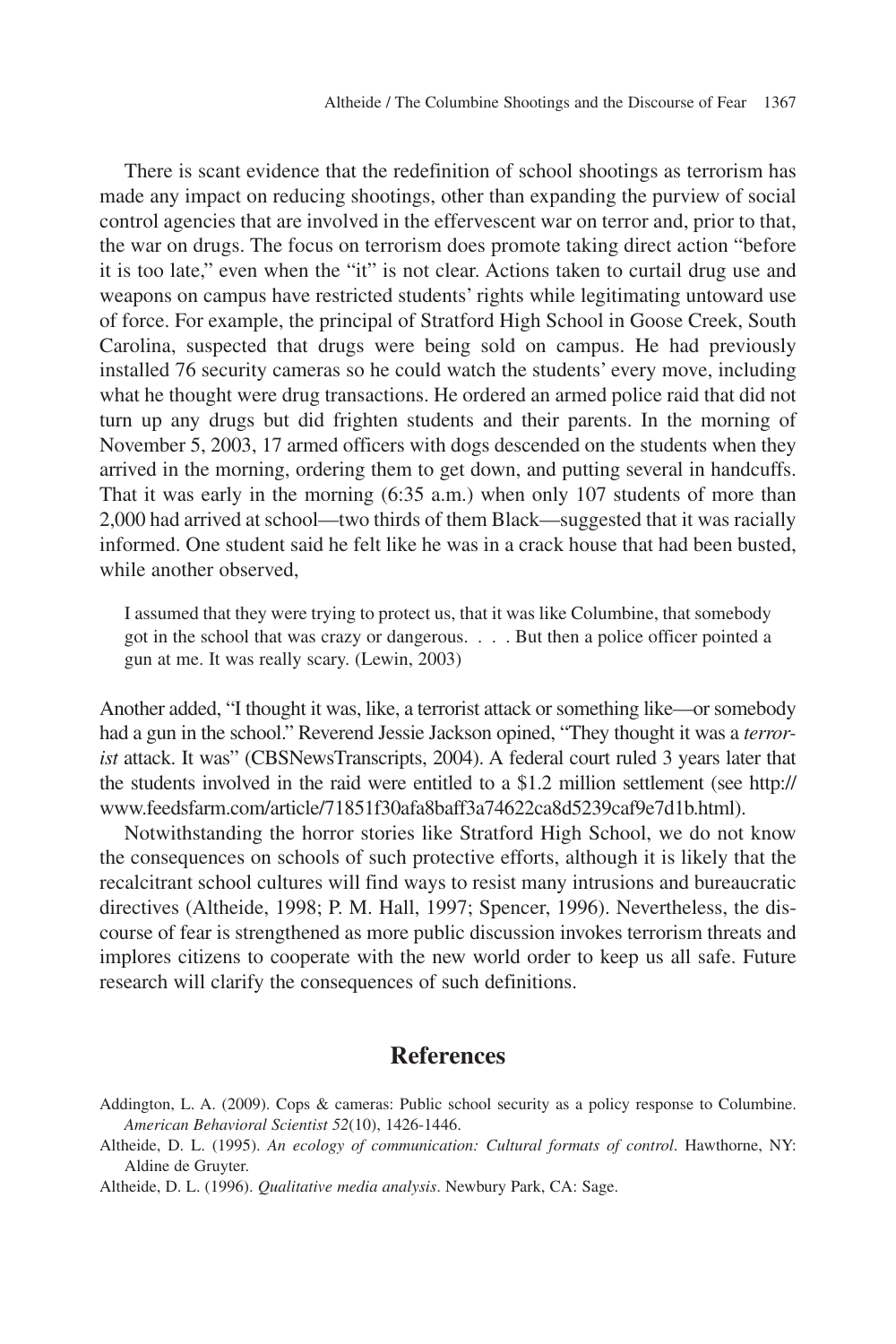- Altheide, D. L. (1998). The technological seam. In N. K. Denzin (Ed.), *Studies in symbolic interaction* (Vol. 22, pp. 223-246). Stamford, CT: JAI.
- Altheide, D. L. (2002a). Children and the discourse of fear. *Symbolic Interaction*, *25*(2), 229-250.
- Altheide, D. L. (2002b). *Creating fear: News and the construction of crisis*. Hawthorne, NY: Aldine de Gruyter.
- Altheide, D. L. (2004). Consuming terrorism. *Symbolic Interaction*, *27*(3), 289-308.
- Altheide, D. L., & Snow, R. P. (1991). *Media worlds in the postjournalism era*. Hawthorne, NY: Aldine de Gruyter.
- Beisel, N. K. (1997). *Imperiled innocents: Anthony Comstock and family reproduction in Victorian America*. Princeton, NJ: Princeton University Press.
- Berger, P. L., & Luckmann, T. (1967). *The social construction of reality: A treatise in the sociology of knowledge*. New York: Doubleday.
- Best, J. (1990). *Threatened children: Rhetoric and concern about child-victims*. Chicago: University of Chicago Press.
- Best, J. (1994). *Troubling children: Studies of children and social problems*. New York: Aldine de Gruyter.
- Best, J. (1995). *Images of issues* (2nd ed.). Hawthorne, NY: Aldine de Gruyter.
- Cauchon, D. (2005, March 23). Extent of Columbine's shadow hard to determine. *USA Today,* retrieved from http://www.usatoday.com/news/nation/2005-03-22-redlake-columbine\_x.htm.
- CBSNewsTranscripts. (2004). *60 Minutes*: Ambush at Goose Creek; Drug raid at Stratford High School. Retrieved from http://www.cbsnews.com/stories/2004/02/02/60II/main597488.shtml.
- Chang, G. C., & Mehan, H. B. (2008). Why we must attack Iraq: Bush's reasoning practices and argumentation system. *Discourse & Society*, *19*(4), 453-482.
- Conrad, P. (2007, December 30). SOCIETY: Misfits on a mission to delete us all: The young Finn who last month slaughtered eight people, having first boasted of his plans on YouTube, is the latest of a new breed of killer. Armed with a gun, a camera and a computer, they use dehumanising technology to turn bedroom cyber fantasies into bloody reality. *The Observer*, p. 8.
- Cullen, D. (2004, April 20). The depressive and the psychopath: AT LAST WE KNOW WHY THE COLUMBINE KILLERS DID IT. *The Slate*, retrieved from http://www.slate.com/id/2099203/.
- Ericson, R. V., Baranek, P. M., & Chan, J. B. L. (1987). *Visualizing deviance: A study of news organization*. Toronto, Canada: University of Toronto Press.
- Ericson, R. V., Baranek, P. M., & Chan, J. B. L. (1989). *Negotiating control: A study of news sources*. Toronto, Canada: University of Toronto Press.
- Ericson, R. V., Baranek, P. M., & Chan, J. B. L. (1991). *Representing order: Crime*, *law and justice in the news media*. Toronto, Canada: University of Toronto Press.
- Ericson, R. V., & Haggerty, K. D. (1997). *Policing the risk society*. Toronto, Canada: University of Toronto Press.
- Fishman, M., & Cavender, G. (1998). *Entertaining crime: Television reality programs*. New York: Aldine de Gruyter.
- Garfinkel, H. (1967). *Studies in ethnomethodology*. Englewood Cliffs, NJ: Prentice Hall.
- Gilbert, J. B. (1986). *A cycle of outrage: America's reaction to the juvenile delinquent in the 1950s*. New York: Oxford University Press.
- Giroux, H. A. (2003). *The abandoned generation: Democracy beyond the culture of fear*. New York: Palgrave Macmillan.
- Glaser, B. G., & Strauss, A. L. (1967). *Discovery of grounded theory: Strategies for qualitative research*. Chicago: Aldine.
- Goffman, E. (1963). *Stigma; notes on the management of spoiled identity*. Englewood Cliffs, NJ: Prentice Hall.
- Gordon, J. (2003, February 23). Final preparing for the unthinkable. *The New York Times*, p. 14CN.
- Grado, G. (2008, April 19). E.V. Columbine copycats face diverse fates. *East Valley Tribune*, p. A7.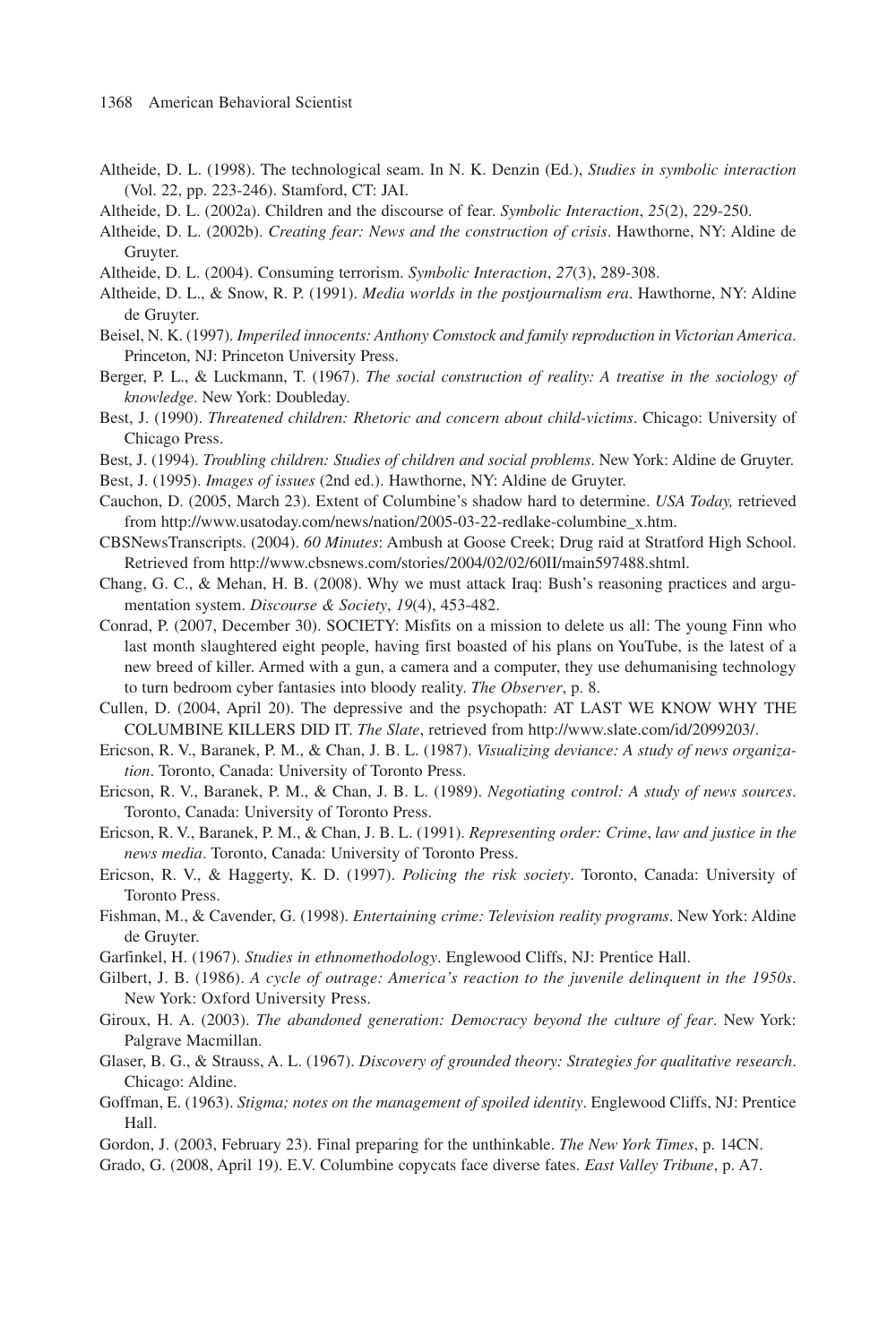- Grossberg, L., Wartella, E., & Whitney, D. C. (1998). *Mediamaking: Mass media in a popular culture*. Thousand Oaks, CA: Sage.
- Hall, P. M. (1997). Meta-power, social organization, and the shaping of social action. *Symbolic Interaction*, *20*, 397-418.
- Hall, S. (1977). Culture, media, and the ideological effect. In J. Curran & M. Gurevitch (Eds.), *Mass communication and society* (pp. 315-348). London: Edward Arnold.
- Hill, M., & Tisdall, E. K. M. (1997). *Children and society*. London: Longman.
- Ibbitson, J. (2006, September 14). Trust: Assumed, until it's broken. *The Globe and Mail*, p. A9.
- James, G. (2005, January 23). Thinking terror, thinking schools. *The New York Times,* retrieved from http://query.nytimes.com/gst/fullpage.html?res=9D0DE1D81038F930A15752C0A9639C8B63& sec=&spon=&pagewanted=all.
- Jamrozik, A., & Sweeney, T. (1996). *Children and society: The family*, *the state*, *and social parenthood*. South Melbourne: Macmillan Education Australia.
- Johnson, G. (2001, September 16). Before & after; order of magnitude: the toll and the technology. *The New York Times*, p. 3, retrieved from http://www.nytimes.com/2008/07/24/us/24terror.html?page wanted=all.
- Johnston, D. (2008, July 24). A city's police force now doubts terror focus. *The New York Times*.
- Jones, C. (1999, August 4). Back to school, guardedly districts spending on safety. *USA Today*, p. 1A.
- Jones, J. (2006, October 16). Parent concern about children's safety at school on the rise. *Gallup News Services*.
- Kelley, T. (2008, March 25). In an era of school shootings, lockdowns are the new drill. *The New York Times*, p. 1.
- Kellner, D. (1995). *Media culture: Cultural studies, identity and politics between the modern and postmodern*. New York: Routledge.
- Lewin, T. (2003, December 9). Raid at high school leads to racial divide, not drugs. *The New York Times*  retrieved from http://query.nytimes.com/gst/fullpage.html?res=9C01E4D9113DF93AA35751C1A96 59C8B63.
- Marx, G. T., & Muschert, G. W. (2007). Personal information, borders, and the new surveillance studies. *Annual Review of Law and Social Science*, *3*, 375-395.
- Muschert, G. W. (2007a). The Columbine victims and the myth of the juvenile superpredator. *Youth Violence and Juvenile Justice*, *5*(4), 351-366.
- Muschert, G. W. (2007b). Research in school shootings. *Sociology Compass*, *1*(1), 60-80.
- Muschert, G. W., & Carr, D. C. (2006). Media salience and frame changing across events: Coverage of nine school shootings, 1997-2001. *Journalism and Mass Communication Quarterly*, *83*(4), 747-766.
- Nelson, B. J. (1984). *Making an issue of child abuse: Political agenda setting for social problems*. Chicago: University of Chicago Press.
- Platt, A. M. (1969). *The child savers; the invention of delinquency*. Chicago: University of Chicago Press.
- Rich, F. (2004, May 2). At last, 9/11 has its own musical. *The New York Times*, p. 1.
- Roberts, S. (2008, July 7). Jocks Against Bullies. *Sports Illustrated*, *109*, 90.
- Rosenhan, D. L. (1973). On being sane in insane places. *Science*, *170*, 250-258.
- Rosenthal, J. E. (2008, February, 20). Had enough gun violence? *Christian Science Monitor*. Retrieved November 13, 2008, from http://www.csmonitor.com/2008/0220/p09s02-coop.html
- School attack kills 8; Gunman opens fire in a Jewish religious school in Jerusalem; violence could be setback in peace talks. (2008, March 7). *Newsday*, p. A07.
- Spencer, D. A. (1996). Teachers and educational reform. *Educational Researcher*, *25*(9), 15-17.
- Stein, H. F. (2000). The 1999 Columbine High School massacre as American metaphor. *Journal for the Psychoanalysis of Culture and Society*, *5*, 217-236.
- Topo, G. (2006, June 5). Teenagers who plot violence being charged as terrorists. *USA Today*, p. 7D. van Dijk, T. A. (1988). *News as discourse*. Hillsdale, NJ: Lawrence Erlbaum.